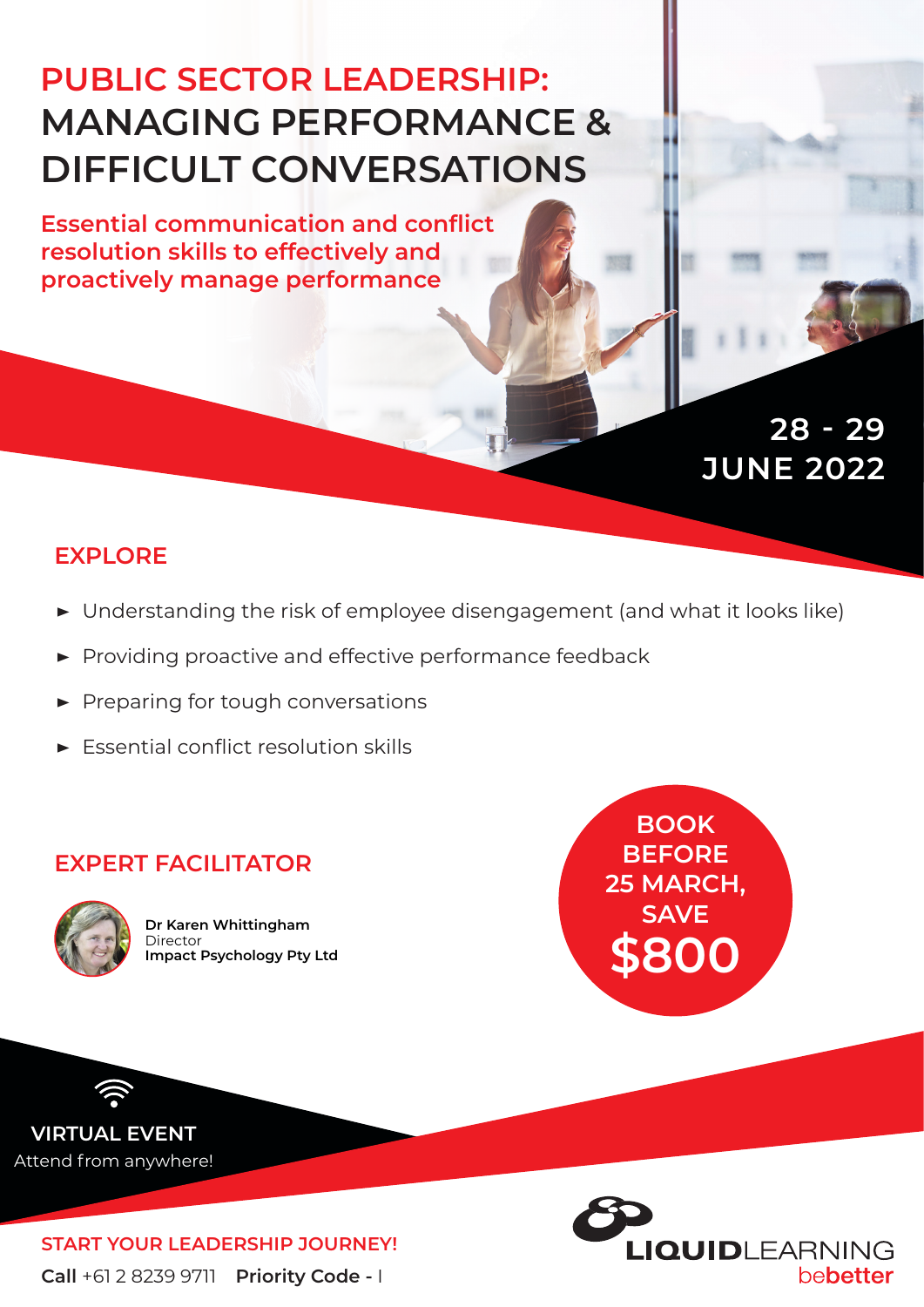## **ABOUT THE EVENT**

Ongoing change and complexity in the public sector has placed an even greater emphasis on effective performance management practices to drive employee engagement and team productivity. It is increasingly important that officers and managers in government develop their skills tackling difficult conversations and proactively managing performance in their teams.

As an emerging leader, you must effectively bridge the gap between planning and action, and are responsible for managing these challenging day-to-day dynamics that can be the key to operational success. You must not only understand the risks of employee disengagement, and be able to spot the warning signs, but also be equipped with the communication and essential conflict resolution skills necessary to successfully manage them.

This hands-on program is designed to give you the latest tools, techniques and practical frameworks to successfully manage for better results in today's fast-changing world. The program will connect theory with practice and over the course of the training, you will learn to prepare for tough conversations, provide effective and proactive performance feedback and tackle employee performance with the right language, reframing and consistency.

## **Group Discounts Available!**

25% off **Standard Rate** Team of  $10+$ 



20% off Standard Rate Team of 8 - 9



15% off Standard Rate Team of  $5 - 7$ 

10% off Standard Rate Team of 3 - 4

## **DAY ONE**

#### **Key responsibilities as a manager and people leader**

- **▶** Explore the importance (and challenges) of managing performance in a public sector context
- **▶** Agility, risk aversion and organisational expectation in the public sector
- **▶** Understanding and contextualising employee engagement, and your role as a manager

#### **Understanding the risk of employee disengagement (and what it looks like)**

- **▶** Engaging with risk and managing the consequences
- **▶** Explore what disengagement looks like in your department or team
- **▶** Appropriate conduct for risk assessment and risk management activities
- **▶** Apply performance management practices that reflect best practice government performance management models

#### **How to effectively engage with your team**

- **▶** Understand value drivers for each team member, and tailor your conversations
- **▶** Clarify performance objectives, outcomes, behaviours and values, and formulate links with broader business plans
- **▶** Navigate the initial challenges of difficult conversations
- **▶** Explore coaching strategies to build capability in a team environment

#### **Providing proactive and effective performance feedback**

- **▶** Tackle underperformance with the right language, reframing and consistency
- **▶** Understand the conversation around the conversation
- **▶** Ensure performance conversations flow both ways
- **▶** Learn to listen effectively, and become open to 180° feedback
- **▶** Reinforce support with consistent feedback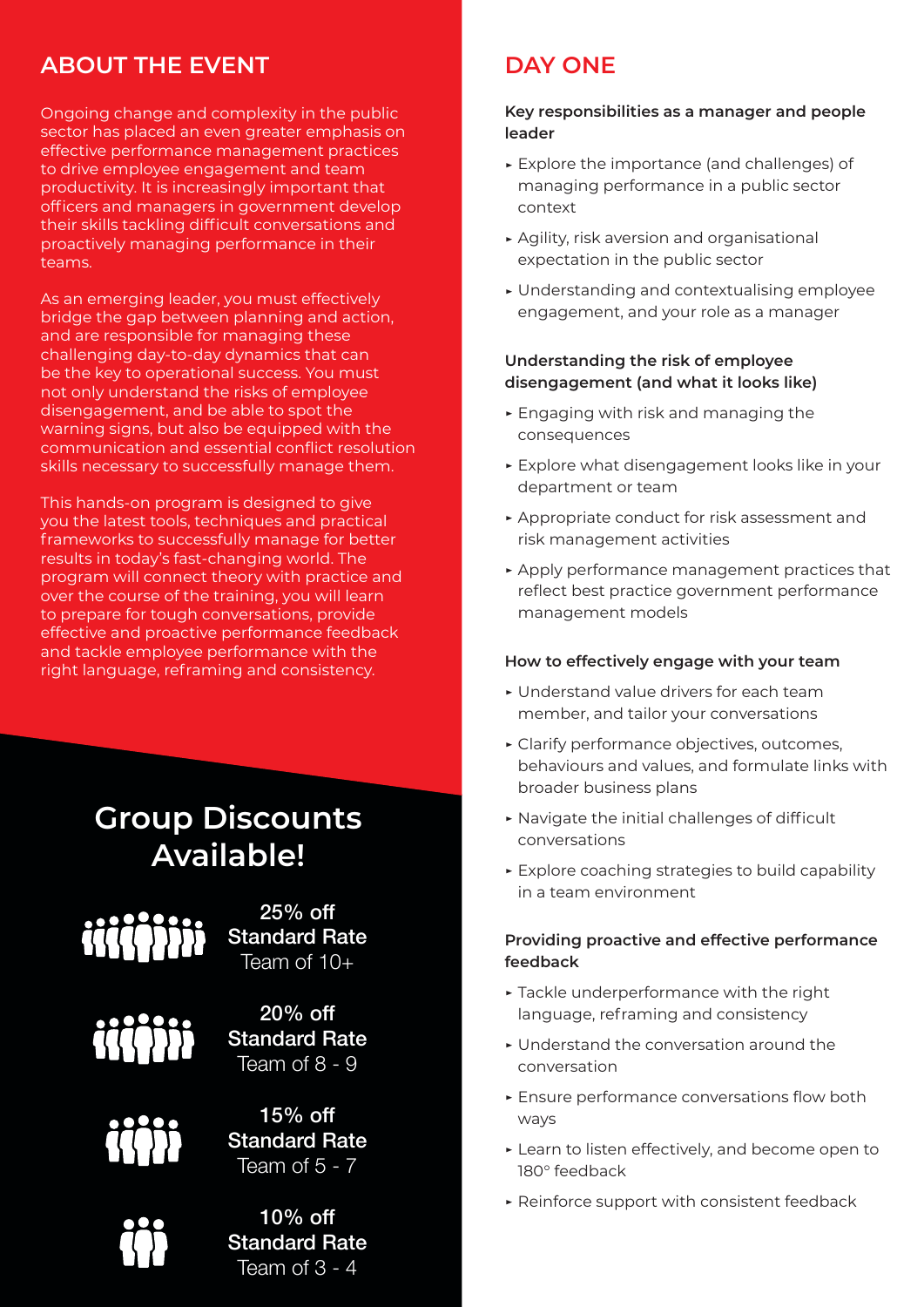## **DAY TWO**

### **Preparing for tough conversations**

- **▶** Learn to get comfortable being uncomfortable
- **▶** Effective communication strategies
- **▶** How to build rapport and why it is important
- **▶** Uncover biases in your communication tendencies

#### **Tailor your communication style to need and situation**

- **▶** Who are you talking to? Identify your key stakeholders
- **▶** Learn to adjust your style on the fly and deliver the correct message
- **▶** Ask the right questions to get better results
- **▶** When to act, and when to listen

#### **Essential conflict resolution skills**

- **▶** Strengthen your ability to become an active listener
- **▶** Manage emotional hot buttons for positive and assertive communication
- **▶** Manage clashes and learn to effectively "code switch" to keep on message
- **▶** Creating win-win solutions

#### **Pre-empting performance management conversations**

- **▶** Spotting red flags before they become a problem
- **▶** Integrate performance conversations in your day-to-day
- **▶** How to effectively plan and monitor work processes, and set performance indicators
- **▶** Embedding purpose in performance management



## **WHAT OUR DELEGATES ARE SAYING**



*Fantastic initiation to leadership/ management with some real practical tools to take back and implement in the workplace. Extremely motivating and thoughtprovoking. Has Given me an insight into how leadership/management skills influence the workplace*



 $, ,$ 

*The two day course was absolutely brilliant. I think it was one of the most engaging courses that I have ever attended and been part of. The facilitator was a very*



*knowledge facilitator who clearly has a wealth of knowledge, experience and passion in what he is presenting.* 



## **YOUR FACILITATOR**

Karen is one of Australia's leading executive management development specialists who has worked with thousands of executives to transition them into senior leadership roles quickly and effectively. She is an Organisational Psychologist passionate about people's success and facilitating their careers to rise. She teaches Organisational psychology at UNSW and works with ASX listed companies and large public sector organisations to drive engagement, inclusion and performance.



**Dr Karen Whittingham** Director **Impact Psychology Pty Ltd**